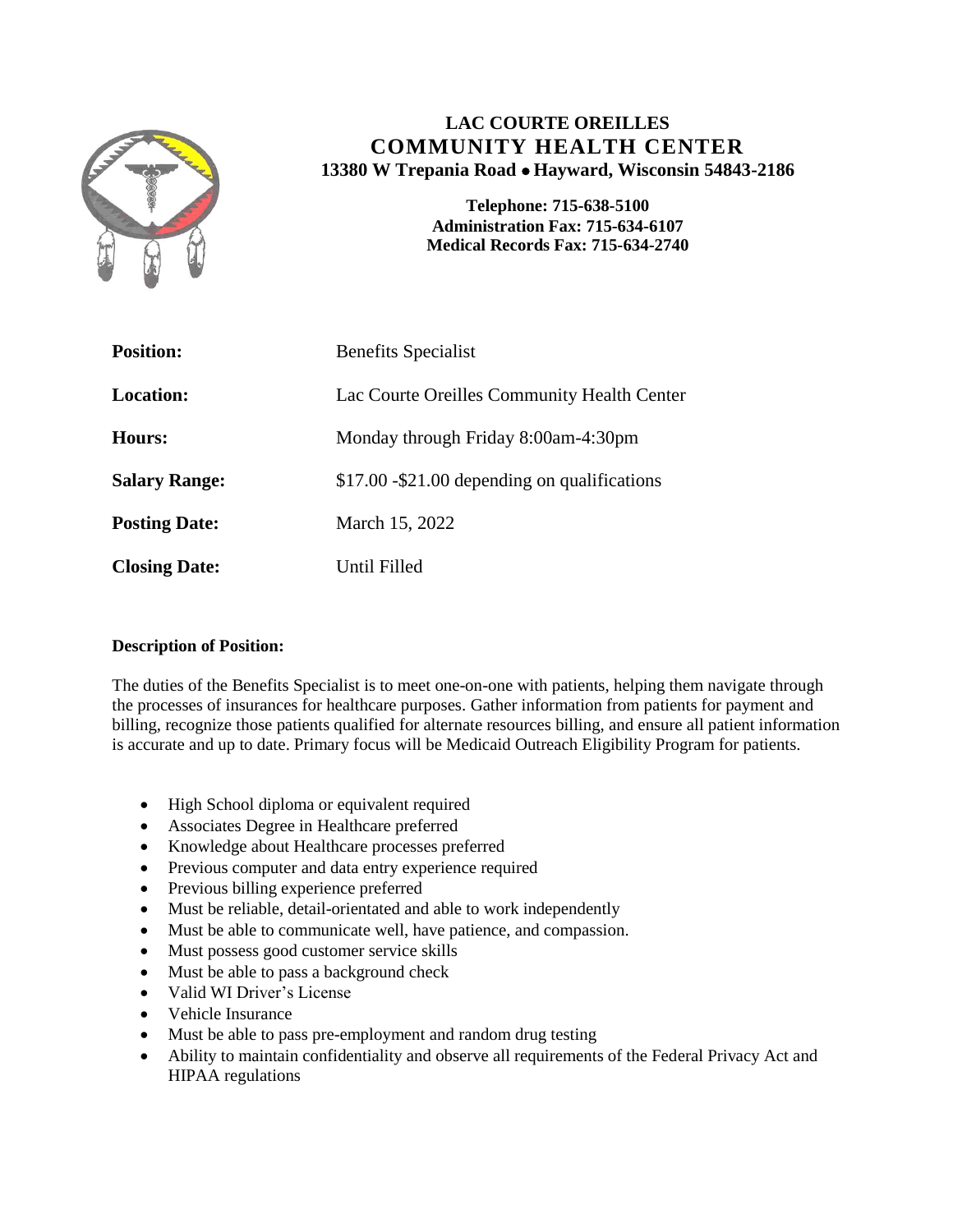#### **Major Duties and Responsibilities:**

- 1. The Benefits Specialist will help in assisting with the following duties:
	- Identify patients that are uninsured
	- Screen/educate patients about different insurances, Medicaid, Private, Medicare, Marketplace, VA Health Benefits etc.
	- Assist patients in applying for Alternate Resources
	- Document application information/updates into computer system
- 2. Will assist in verifying any current insurance coverage through online databases or by contacting the appropriate companies.
- 3. Will assist in updating patient accounts and validate patient information related to billing.
- 4. Be an advocate to patients to assist effectively applying for and utilizing Medicaid and related alternate medical resources.
- 5. Assist in developing and implementing effective screening, outreach and interviewing methods to assure maximum identification of individuals who have or are eligible for alternate medical resources.
- 6. Assists in attempting to find individuals in need who have lost eligibility but who may be eligible, and individuals who have not applied for coverage may be eligible. Coordinates with Community Health Representatives, similar public health/outreach personnel who may be aware of individuals with unmet benefit counseling needs. Also works with Patient Registration/Reception staff and with PRC (Purchased and Referred Care) personnel to find individuals who might benefit from alternate resource options.
- 7. Assists families and individuals in applications for and use of alternate resources. Makes home/hospital visits if needed to sign up the individual for insurances. Assists with applications in interpretation of rules and regulations.
- 8. Interviews patients eligible for alternate resources to ensure they understand their entitlements in an IHS contracted Tribal or Urban facility (I/T/U).
- 9. Primary focus will be working with the Medicaid Outreach Eligibility Program for patients. Complete the whole process for eligible patients by completing deadlines and following all rules and regulations according to the MA (Medial Assistance) Program.
- 10. Supports and adheres to established policies and procedures endorsed by the Tribal or Urban Site.
- 11. Follow all policies and procedures of the Lac Courte Oreilles Community Health Center.
- 12. Abide by all HIPAA rules and regulations.
- 13. Participation in the Incident Command System and ability to take a role if needed.
- 14. Responsible for reporting Adverse Incidents.
- 15. Any other duties assigned by PRC and Benefits Manager.

### **Supervision and Guidance:**

The Benefits Specialist will work under the direct supervision of the PRC and Benefits Manager with oversight by the Health Director.